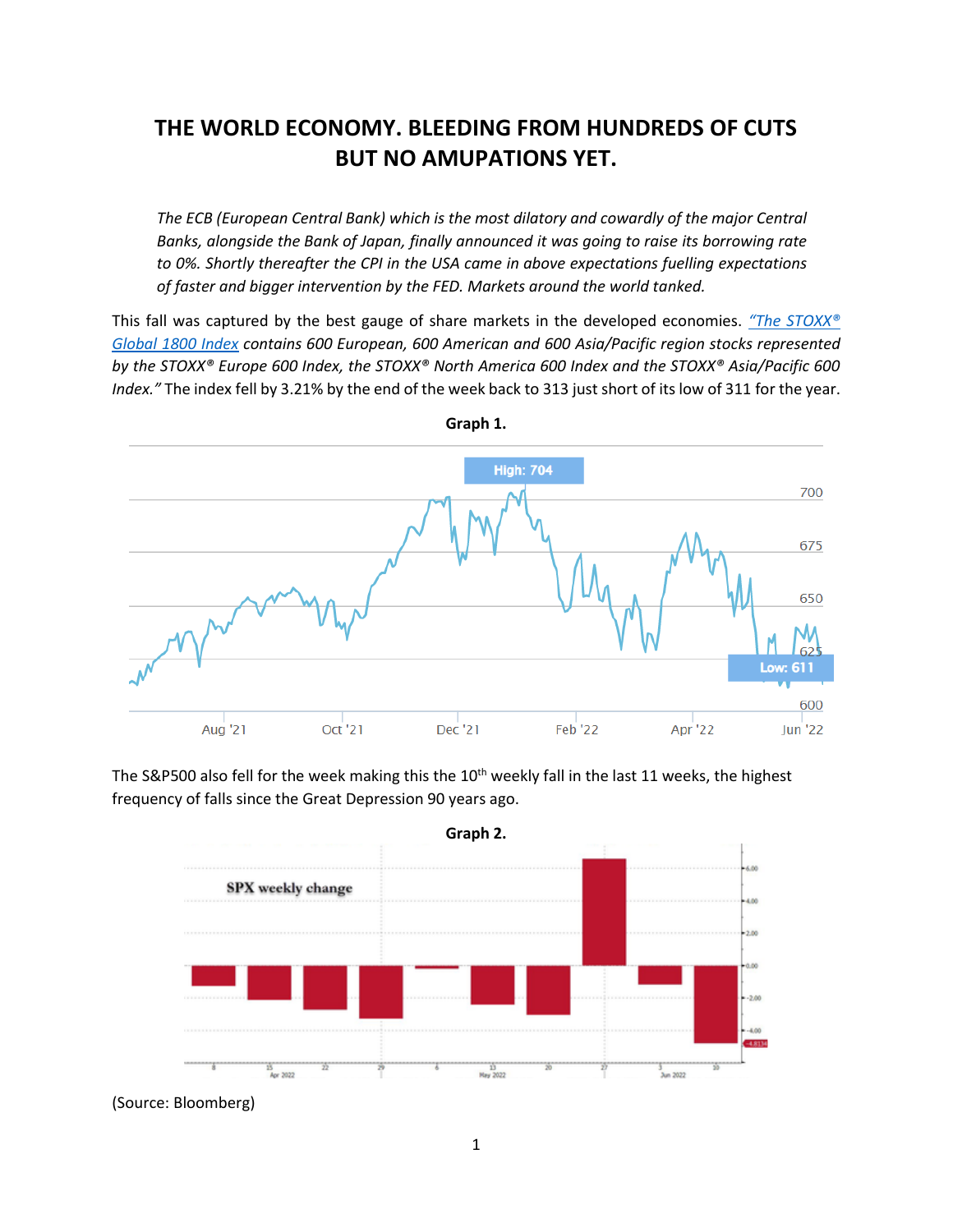In Graph 3 I have plotted weekly indexes for both the Nasdaq Composite and S&P500. Given the falls on Monday I have extended it. As of Monday the Nasdaq is down 33% and the S&P 500 is down by 22% from their 52-week peaks. Both are in Bear territory, the S&P just, but the Nasdaq deep. To fall 33% or by a third, the Nasdaq would have had to have risen by 50% previously. That is a better estimate of the losses for share values this year which now amount to over \$10 trillion or half the value of annual GDP. Adjusted for inflation the two indexes would have to fall to 115 to match the first quarter in 2020. They are getting close to that figure; another weekly fall will move the real price of shares close to pre-pandemic levels. However, given that Monday's fall was fuelled by rumours of a 0.75% rate hike, which is so unlikely it amounts to market manipulation, the week may not end up down, unless retail sales fall significantly.



**Graph 3.**

(Source: FRED Tables NASDAQCOM and S&P500)

Volatility on the Stock markets are severe and destroying confidence. This is a function of illiquid markets, as th[e Financial Times](https://www.ft.com/content/cbc47bbf-f158-4330-9e29-5b0b71935140) points out in an article *'Liquidity is terrible': Poor Trading Conditions Fuel Wall Street Tumult" "Liquidity across US markets is now at its worst level since the early days of the pandemic in 2020, according to investors and big US banks who say money managers are struggling to execute trades without affecting prices. Relatively small deals worth just \$50mn could knock the price or prompt a rally in exchange traded funds and index futures contracts that typically trade hands without causing major ripples, said Michael Edwards, deputy chief investment officer of hedge fund Weiss Multi-Strategy Advisers."* Illiquid markets can be compared to a rabbit caught in the headlights. At some point the rabbit is run over, that's when real panic emerges, that is when there is a rush for the exits as capitulation sets in. We have not reached that point yet, but it came close on Monday when volume rose.

In the meantime as any boxer will admit, being pummelled over time can be very damaging in itself. On Monday the volume of shares traded rose sharply as did the breadth of the falls. That is indicative of rising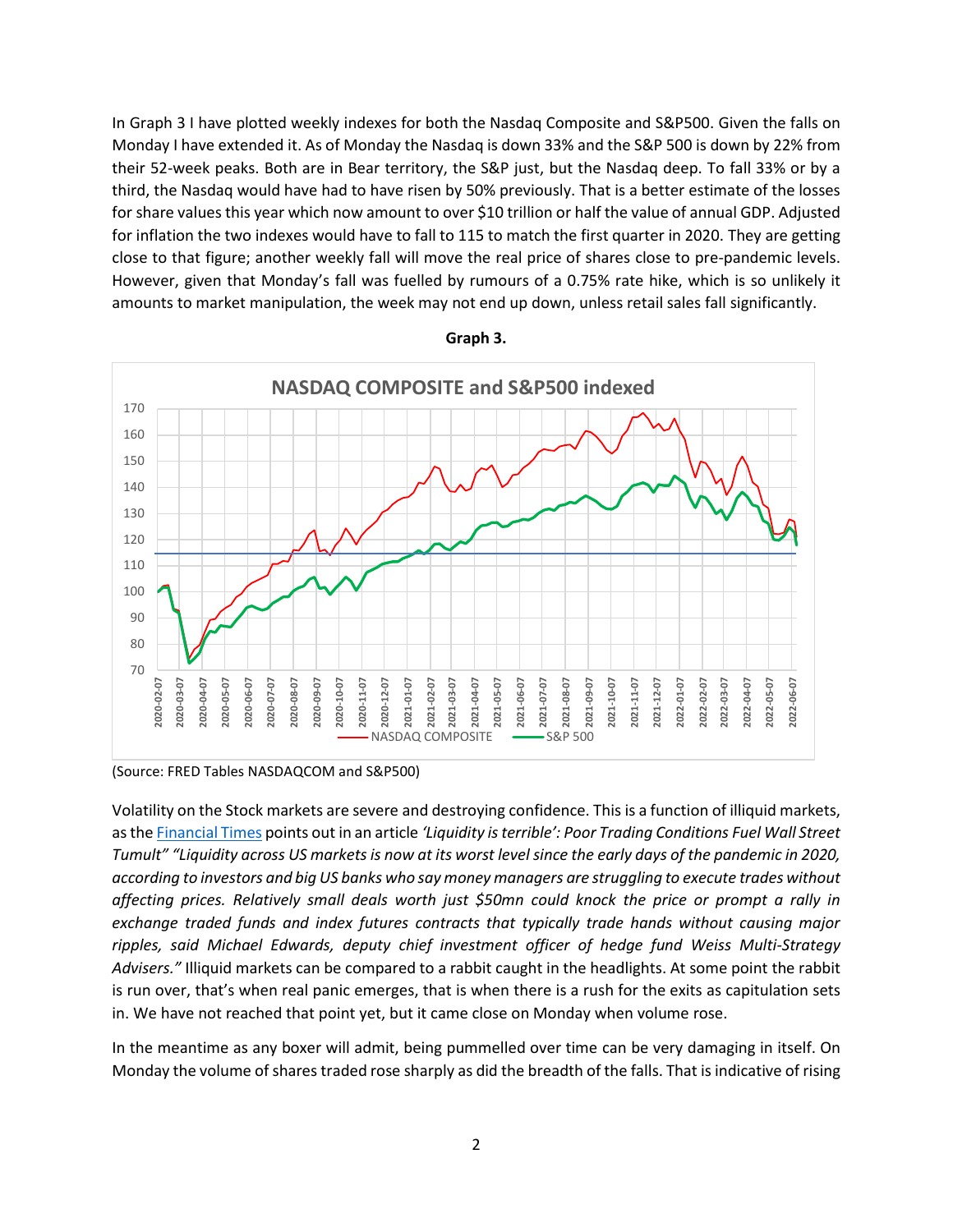panic for the first time. Graph 4 extends to Friday last week, and it shows that over the course of the year, there were only four volume spikes and each time the market settled down. [NasdaqTrader.com](http://nasdaqtrader.com/Trader.aspx?id=DailyMarketFiles)



The losses on the stock market are now having an effect on the wealthy. In my last posting on the US economy I reported that there was no evidence from luxury goods manufacturers of a significant fall in their sales over the first quarter of this year. Now there is. Monthly rentals in the Hamptons, playground for the New York Bankers, have fallen from an average last year of \$70,000 to a mere \$40,000 this summer. [REDFIN](https://www.redfin.com/news/luxury-home-sales-april-2022/) reports in April that the sales of luxury homes fell sharply though they remain elevated. (See Graph 5 below). Last Friday the University of Michigan published its report on [Consumer Sentiment.](https://finance.yahoo.com/video/consumer-sentiment-deteriorated-may-amid-142109138.html) The preliminary June data collapsed from 58.4 to 50.2, its lowest ever reading and well below the expectation of a 58.1 read. (See Graph 6) In addition, the measure of expectations decreased to 46.8 from 55.2. Finally intentions to buy large ticket items remained at record lows even in higher income groups.



3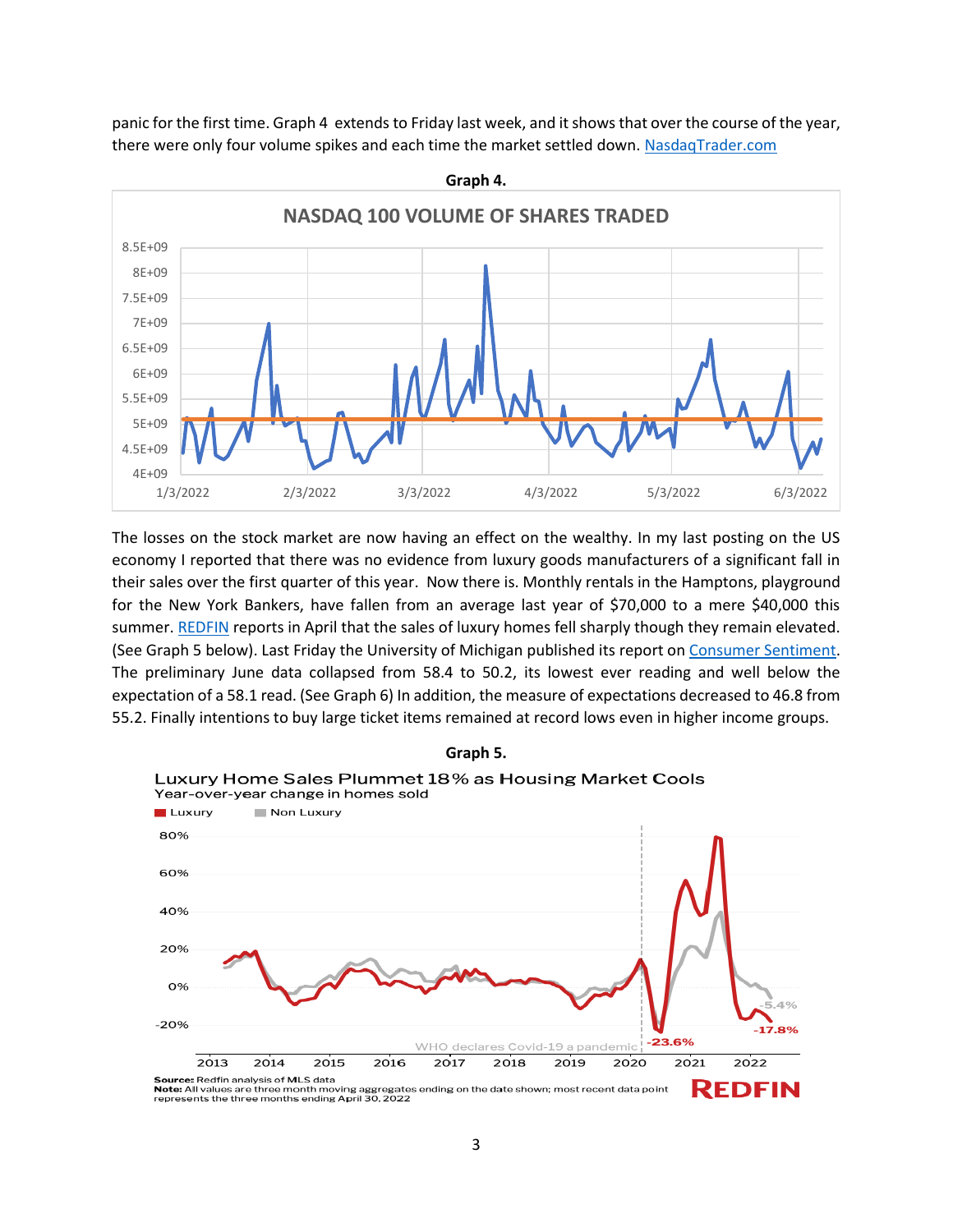

## Bloomberg

Rates for 30-year mortgages have broken through the 6% barrier, a level last seen prior to the 2008 crash which was sparked by sub-prime lending. Although the issuance of sub-prime mortgages is far less this time round, the size of the overall housing market relative to GDP is larger, so any correction in the housing market will be profound. It is already affecting personal consumption as refinancing mortgages which tend to boost spending have now fallen by 75% compared to last year.

Of course a fall in spending is always associated with a rise in inventories as I pointed out in my last post on the US economy. All that needs to be added is April's preliminary wholesale inventories data released last week, which rose 2.2% on top of an upwardly revised 2.7% in March. This brings the annual increase in inventories to 23.4%. Rising inventories raised the sales to inventory back to 1.25 or back to mid-2018 levels. The sharp rise in inventories is bad news for producers especially in China.

## **The Bond Market.**

Alongside the housing market the bond market is increasingly stressed, and it is likely that we have a pair of black swans in the making.

As a result of the Consumer Price Index surprising on the upside side primarily due to runaway energy and food prices, and strangely auto prices, the pundits were erasing their previous forecasts and pencilling in ten rate rises by the FED. Even the possibility of a 0.75% rise was resurrected. As a result, the 2-year yield rose above 3.0% for the first time since 2018 while the spreads between short term and long term shrank once again. This is shown by the sharp dives in spreads over the last week. The 5-year and 10-year yield inverted by the close on Friday while the 10-year and 2-year inverted briefly on Monday. Despite this harbinger of recession, the majority of Wall Street experts, as well as polls of Chief Financial Officers, still maintained that a recession, though likely, will not occur before 2023.

However, should retail sales for May due to be released on Wednesday contract, then GDPNow's forecast for second quarter GDP growth will turn negative. And what is true for May is true for June, thus falling consumption adds up to recession now, not in 2023.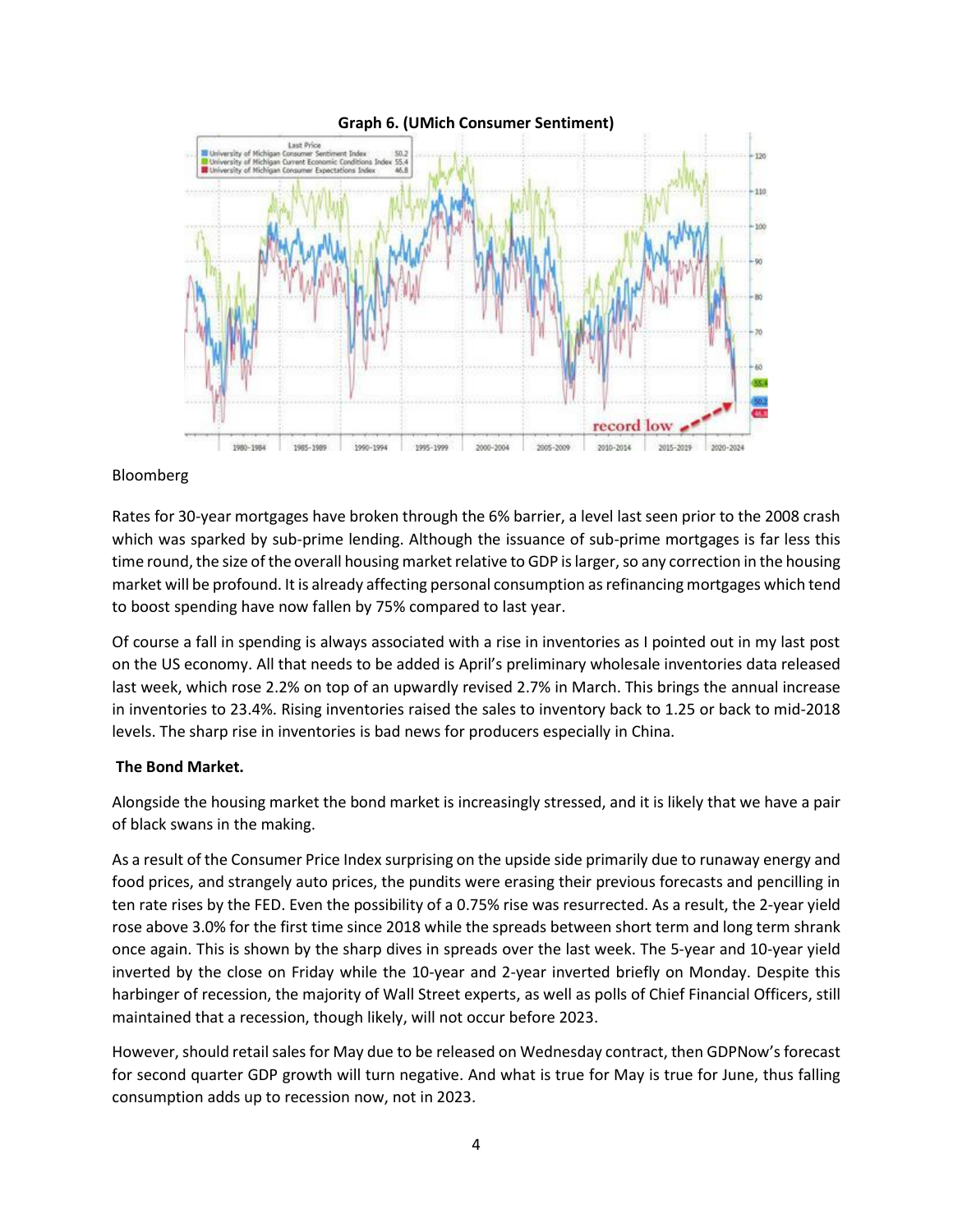

Bloomberg.

SIFMA's latest report issued on the  $9<sup>th</sup>$  June covering May's bond market showed the bond market seriously impaired with high yield issuance frozen. (See Graph 8 below.) The amount of bonds outstanding adjusted for inflation is down, showing fewer bonds are being issued compared to bonds being retired.

*YTD statistics include:*

- *• Issuance (as of May) \$737.8 billion, -23.2% Y/Y*
- *• Trading (as of May) \$40.3 billion ADV, -4.1% Y/Y*
- *• Outstanding (as of 1Q22) \$10.0 trillion, +2.5% Y/Y*
- *• Issuance of Mortgage-Backed Securities (as of May) \$1,170.7 billion, -45.1% Y/Y*
- *• Issuance Asset Backed Securities (as of May) \$134,009.3 million, -38.6% Y/Y*

### [SIFMA](https://www.sifma.org/resources/research/us-corporate-bonds-statistics/)



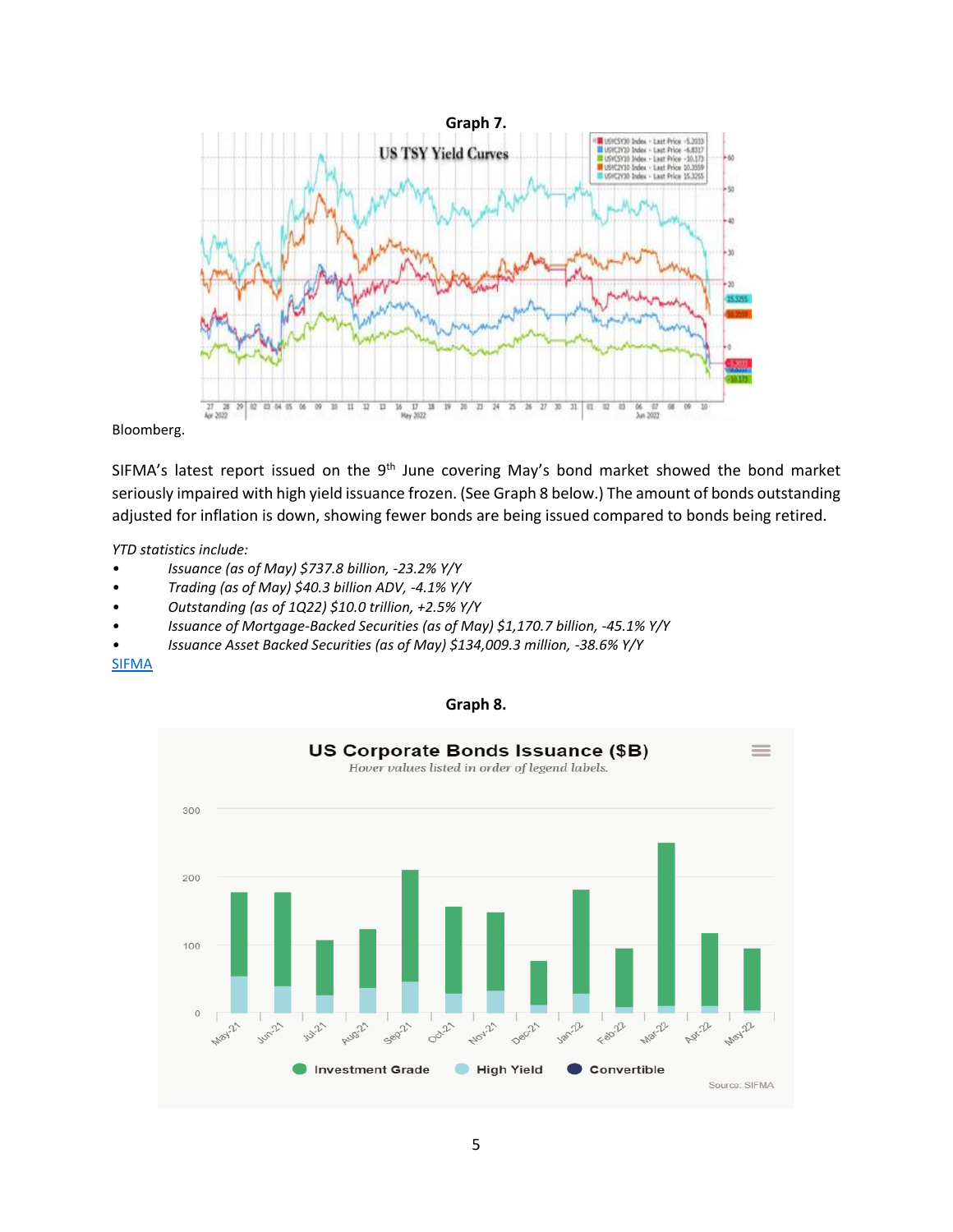While there is little evidence of large-scale insolvencies the new risk-off environment, driven by higher interest rates, has resulted in a widening of the spreads between top grade investment bonds and junk bonds. However, as the two graphs below show, while interest rates have overtaken 2019 levels the spreads are still somewhat narrower.



**Graph 9.**

(Source: FRED Tables BAMLH0A1HYBBEY [BB], BAMLH0A3HYCEY[CCC], BAMLC0A1CAAAEY [AAA])



**Graph 10.**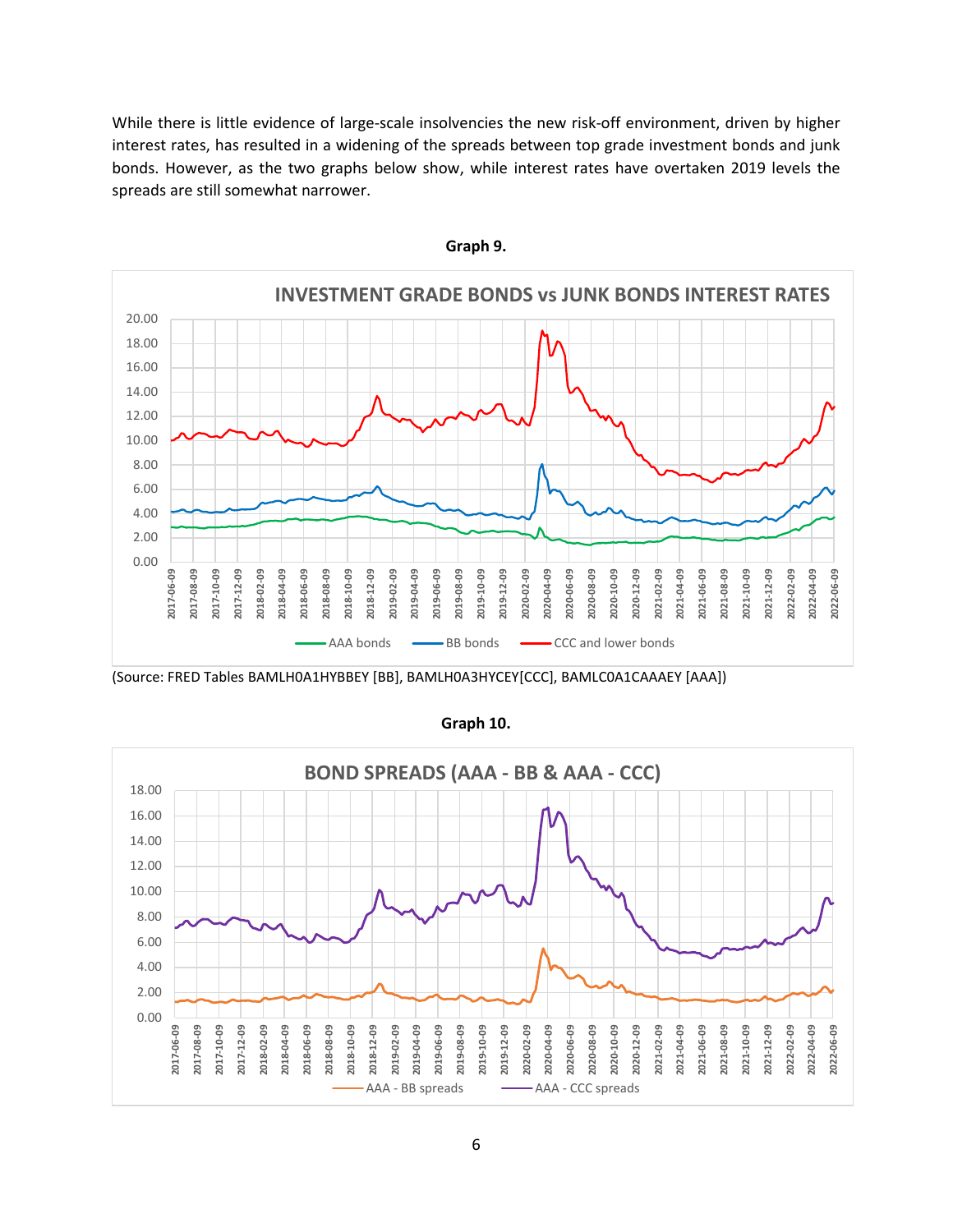### **Europe & Japan.**

The announcement by the European Central Bank (ECB) that it will raise interest rates for the first time in July by a miserly 0.25% has stressed the European markets. It has driven up interest rates in the more indebted countries like Spain and Italy. This explains why the ECB is so reluctant to push up interest rates even in the face of galloping inflation. Because the EU has fewer fiscal levers compared to the USA it is more reliant on monetary policy to prop up the diverse economies which make up the EU particularly the countries sharing a common currency.



Bloomberg

Despite the ECB's hesitancy, German 10-year yields broke through 1.5% for the first time since 2014 as Germany competed with rising US rates. This rise in interest rates, the war in Ukraine and sentiment weighs on the economy. In the final quarter of 2021 the German economy contracted by 0.3% only to rise by 0.2% in the first quarter of 2022. It is likely to contract once again this quarter.

Of interest is the fact that due to exports of LNG and hot weather, prices for gas in the USA rose higher than those in the EU. (See Graph 11 below)

Japan remains the basket case. Desperate to prevent a rise in interest rates the Bank of Japan is in overdrive buying up Bonds. The price, a collapse in the exchange rate of the Yen. "*[The dollar-yen pair](https://www.msn.com/en-us/money/markets/chart-of-the-day-japanese-yen-nearing-24-year-low-more-weakness-ahead/ar-AAYpeT0?ocid=uxbndlbing) just touched 135.00 for the first time since February 2002 and is now within 0.01% of their highest levels seen since October 1998."* The BOJ is alone amongst major Central Banks in refusing to raise interest rates. Even its neighbour, the Bank of Korea has done so. It is unlikely that the BOJ will be able to hold out indefinitely as a Yen crisis is building and a weak Yen imports inflation.